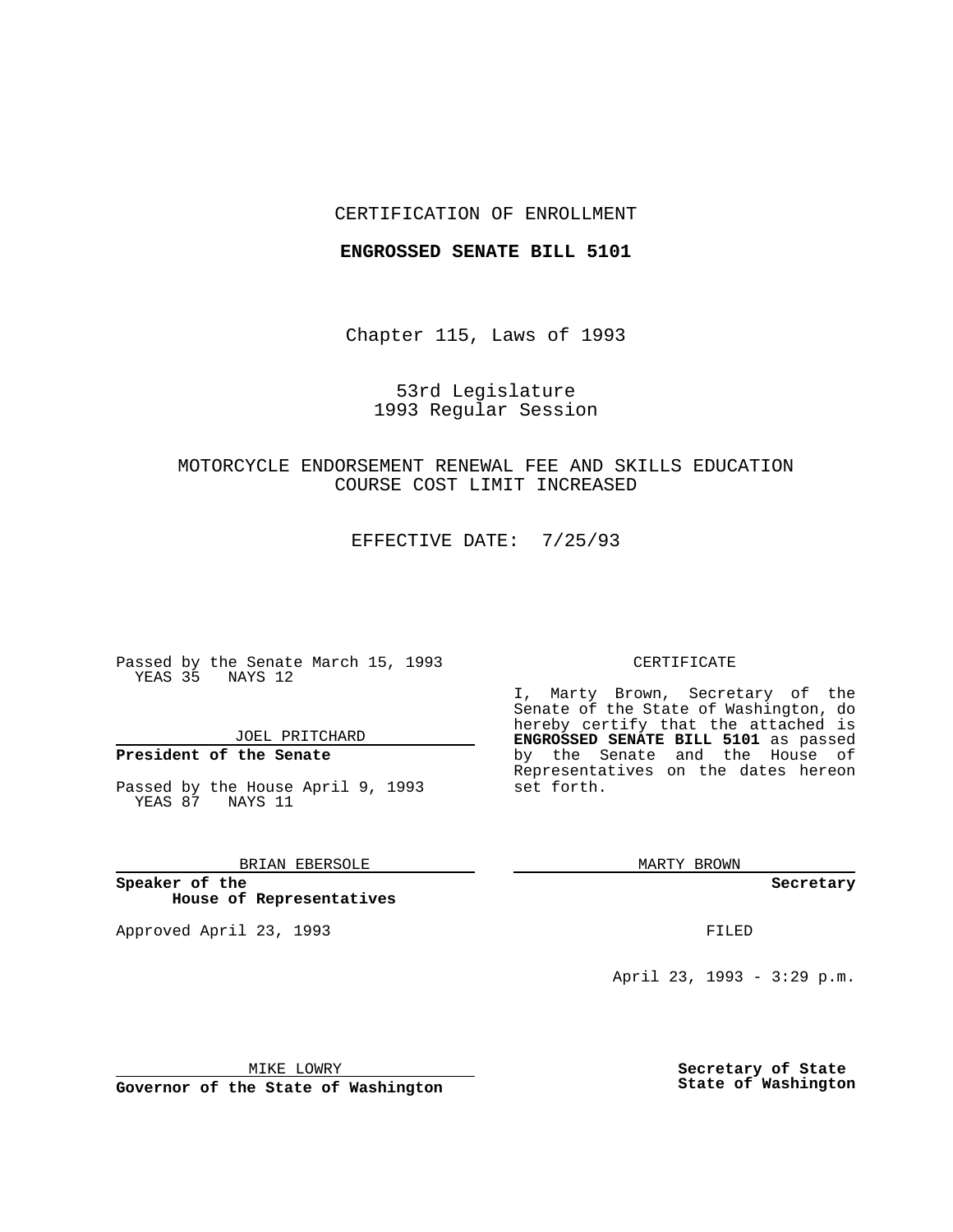## **ENGROSSED SENATE BILL 5101** \_\_\_\_\_\_\_\_\_\_\_\_\_\_\_\_\_\_\_\_\_\_\_\_\_\_\_\_\_\_\_\_\_\_\_\_\_\_\_\_\_\_\_\_\_\_\_

\_\_\_\_\_\_\_\_\_\_\_\_\_\_\_\_\_\_\_\_\_\_\_\_\_\_\_\_\_\_\_\_\_\_\_\_\_\_\_\_\_\_\_\_\_\_\_

Passed Legislature - 1993 Regular Session

**State of Washington 53rd Legislature 1993 Regular Session By** Senator Vognild Read first time 01/13/93. Referred to Committee on Transportation.

1 AN ACT Relating to motorcycle fees; and amending RCW 46.20.505 and 2 46.81A.020.

3 BE IT ENACTED BY THE LEGISLATURE OF THE STATE OF WASHINGTON:

4 **Sec. 1.** RCW 46.20.505 and 1989 c 203 s 2 are each amended to read 5 as follows:

 Every person applying for a special endorsement or a new category of endorsement of a driver's license authorizing such person to drive a motorcycle or a motor-driven cycle shall pay an examination fee of two dollars which is not refundable. In addition, the endorsement fee for the initial or new category motorcycle endorsement shall be six 11 dollars and the subsequent renewal endorsement fee shall be ((seven)) 12 fourteen dollars ((and fifty cents)). The initial or new category and renewal endorsement fees shall be deposited in the motorcycle safety education account of the highway safety fund.

15 **Sec. 2.** RCW 46.81A.020 and 1988 c 227 s 3 are each amended to read 16 as follows:

17 (1) The director shall administer and enforce the law pertaining to 18 the motorcycle skills education program as set forth in this chapter.